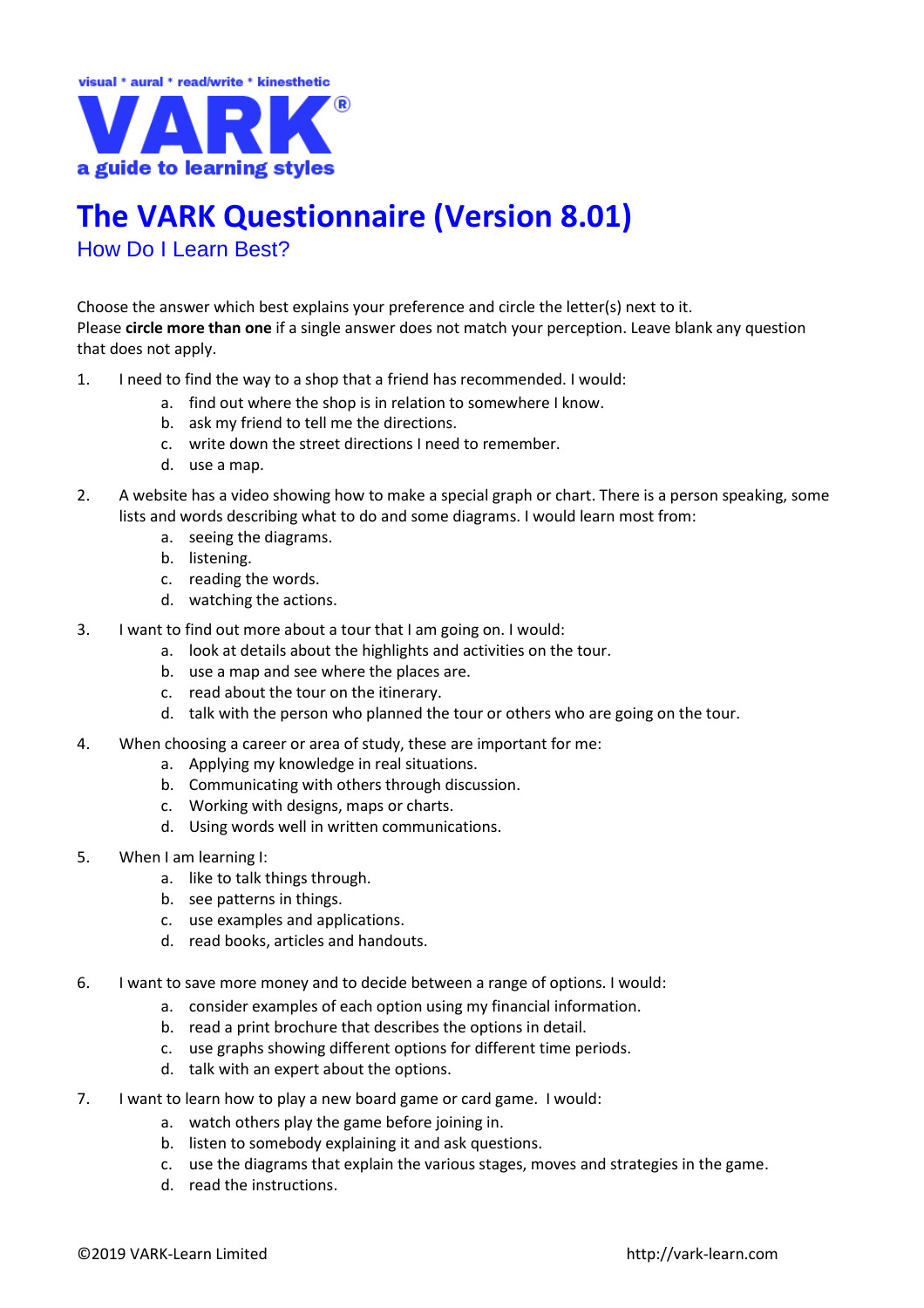- 8. I have a problem with my heart. I would prefer that the doctor:
	- a. gave me something to read to explain what was wrong.
	- b. used a plastic model to show me what was wrong.
	- c. described what was wrong.
	- d. showed me a diagram of what was wrong.
- 9. I want to learn to do something new on a computer. I would:
	- a. read the written instructions that came with the program.
	- b. talk with people who know about the program.
	- c. start using it and learn by trial and error.
	- d. follow the diagrams in a book.
- 10. When learning from the Internet I like:
	- a. videos showing how to do or make things.
	- b. interesting design and visual features.
	- c. interesting written descriptions, lists and explanations.
	- d. audio channels where I can listen to podcasts or interviews.
- 11. I want to learn about a new project. I would ask for:
	- a. diagrams to show the project stages with charts of benefits and costs.
	- b. a written report describing the main features of the project.
	- c. an opportunity to discuss the project.
	- d. examples where the project has been used successfully.
- 12. I want to learn how to take better photos. I would:
	- a. ask questions and talk about the camera and its features.
	- b. use the written instructions about what to do.
	- c. use diagrams showing the camera and what each part does.
	- d. use examples of good and poor photos showing how to improve them.
- 13. I prefer a presenter or a teacher who uses:
	- a. demonstrations, models or practical sessions.
	- b. question and answer, talk, group discussion, or guest speakers.
	- c. handouts, books, or readings.
	- d. diagrams, charts, maps or graphs.
- 14. I have finished a competition or test and I would like some feedback. I would like to have feedback:
	- a. using examples from what I have done.
	- b. using a written description of my results.
	- c. from somebody who talks it through with me.
	- d. using graphs showing what I achieved.
- 15. I want to find out about a house or an apartment. Before visiting it I would want:
	- a. to view a video of the property.
	- b. a discussion with the owner.
	- c. a printed description of the rooms and features.
	- d. a plan showing the rooms and a map of the area.
- 16. I want to assemble a wooden table that came in parts (kitset). I would learn best from:
	- a. diagrams showing each stage of the assembly.
	- b. advice from someone who has done it before.
	- c. written instructions that came with the parts for the table.
	- d. watching a video of a person assembling a similar table.